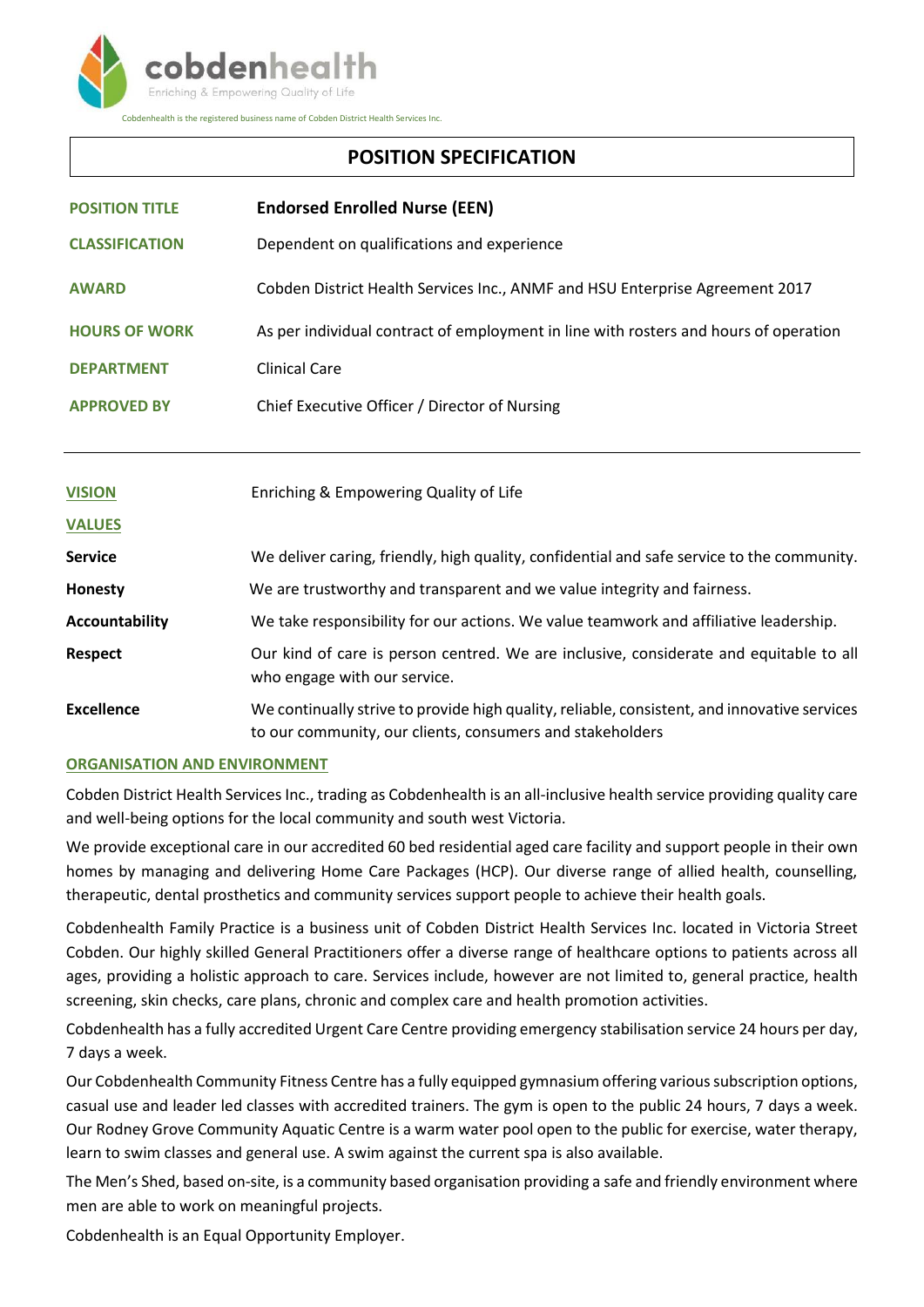#### **POSITION OBJECTIVE**

To provide holistic care to residents, including care for their physical and mental wellbeing and safety. To provide clinical leadership and case management to the residents in our care while ensuring respect for resident's rights at all times.

The role of the EEN is to use a problem solving approach to assessment and delivery of nursing care in accordance with Aged Care Act, Legislation, Australian Standards and Industry Codes of Practice and Accreditation Standards.

The EEN must work within their scope of practice and competence. The EEN will provide direct care to residents based on individual assessments and be responsible for performing established nursing procedures for individuals or groups of residents. Consultation with other health professionals is required to coordinate and achieve the highest quality resident care.

#### **ORGANISATIONAL RELATIONSHIPS**

| Reports to:        | Clinical Care Manager (CCM)                                                                                                                |
|--------------------|--------------------------------------------------------------------------------------------------------------------------------------------|
| <b>Supervises:</b> | <b>Personal Care Assistants</b>                                                                                                            |
| Internal:          | Staff, residents, other discipline professionals, volunteers                                                                               |
| External:          | Medical Practitioners, Relatives/advocates of residents, visitors, community agencies; other<br>health providers and external stakeholders |

#### **LIMITS OF AUTHORITY**

- **This position carries no authority to commit financial resources**
- **This position is expected to make decisions within the EEN Scope of Practice.**

#### **KEY ORGANISATIONAL ACCOUNTABILITIES**

- **Promote activities and programs in accordance with Cobdenhealth Purpose and Vision.**
- **Model and promote Cobdenhealth Values in the workplace**
- Adhere to Cobdenhealth's Code of Conduct, ensuring professional conduct is maintained at all times
- Ensure compliance with all mandatory training and e-learning requirements within designated timeframes
- **EXECOMPLA** Comply with all legislative requirements relevant to the position
- Comply with policies, procedures, systems and processes of Cobdenhealth and other external stakeholders
- **Intellectual Property remains the sole property of Cobdenhealth unless authorised and confirmed in writing**
- Undertake and promote safe work practices and procedures in accordance with Cobdenhealth Policy
- **Ensure Equal Opportunity principles are followed**
- Cobdenhealth are committed to the safety, wellbeing and care of our aged residents and community.

#### **CONFIDENTIALITY**

 Ensure confidentiality is maintained at all times and encompasses staff, residents, volunteers and other stakeholders. This includes posts on social media. Any breach of confidentiality is a breach of the employment contract, and will lead to termination of employment.

#### **SOCIAL MEDIA**

- All employees must ensure that personal social media accounts and/or personal statement(s) in any media forum do not reflect, discuss or represent Cobdenhealth, Cobdenhealth Family Practice, Cobden Fitness Centre or other Cobdenhealth entities without prior approval.
- You must not engage in conduct on social media or any other forum that results in reputational damage to Cobdenhealth and/or its employees.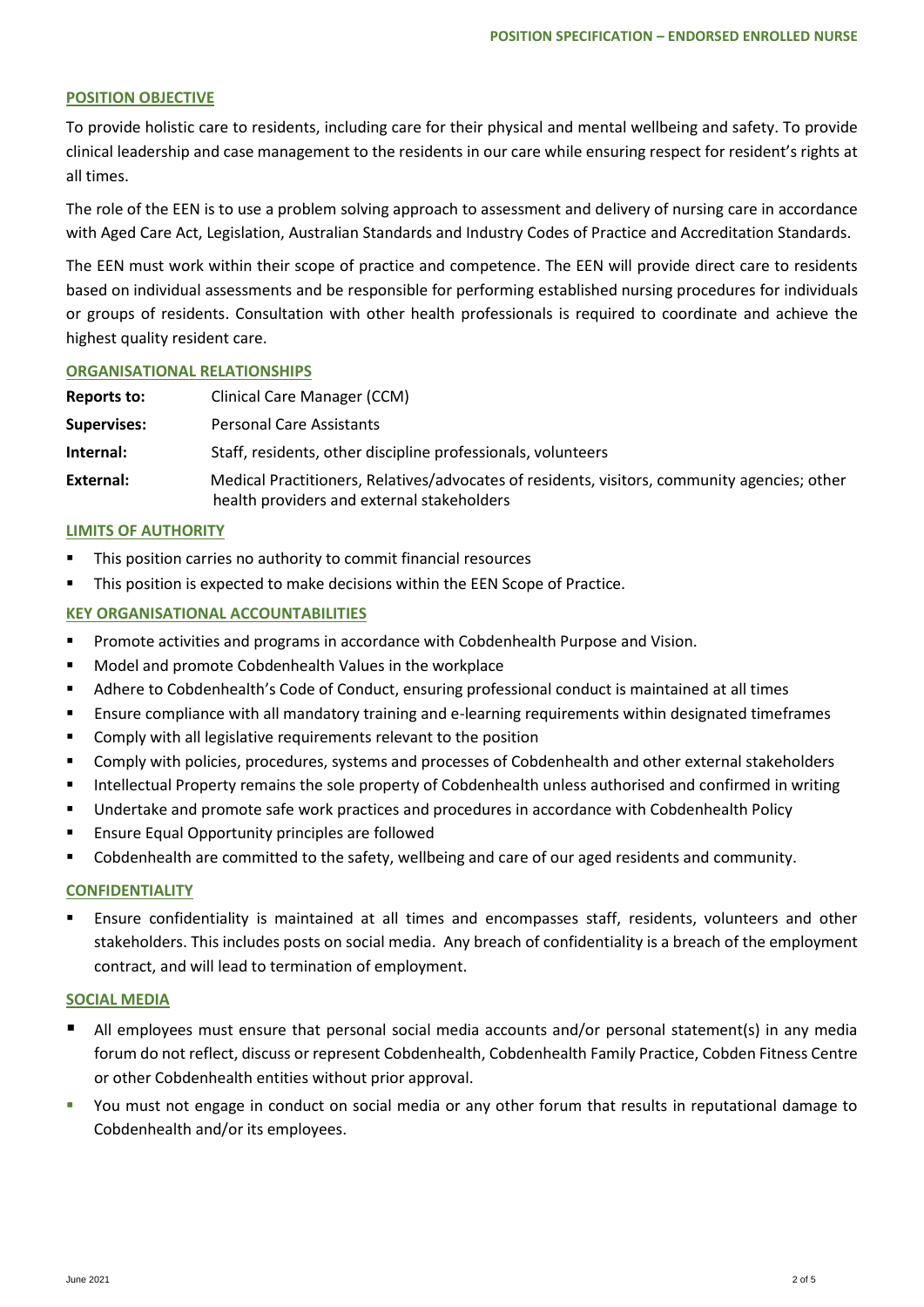#### **KEY RESPONSIBILITIES and DUTIES**

 Work collaboratively with the Clinical Care Manager to provide quality nursing services to residents in accordance with Cobdenhealth Policies and Procedures, ANMC Standards, ANMC Code of Ethics and Professional Conduct and common law affecting nursing practice

#### **Residents**

- Admit and assess new residents, including the development of interim care plans
- Support residents and their family when dealing with resident clinical care needs
- Undertake resident assessments, preparation and review of care plans, particularly for residents with complex needs, including palliative care
- Review resident care plans in consultation with care staff, the resident, the GP and the families
- Ensure clinical care needs are managed and communicated in a professional and timely manner
- Maintain accurate and legally appropriate documentation

## **Medication Management**

- Assess resident's ability to take medication
- **Ensure safe medication delivery system in place**
- Administer medications as directed and in accordance with Cobdenhealth policies, the Nurses Board directive and the Poisons Act.
- Act within professional boundaries

## **Participation in Clinical Care**

- Deliver safe wound care under the direction of the RN
- Deliver nursing care and specialist nursing care as directed and required i.e. catheter care, stoma care
- **Share clinical knowledge with others**
- Provide advice and support to Personal Care staff in respect of resident care issues, and determine and implement appropriate interventions and management strategies
- Organise and liaise with, external health professionals, in respect of resident needs
- **Maintain accuracy & currency of knowledge**
- $\blacksquare$  Liaise with RN in areas of concern
- Appropriate care of equipment

## **Maintain client and clinical records**

- Assists in care plan development & evaluation
- Care given articulates with nursing care plan
- Complete documentation as appropriate e.g. daily progress notes, client assessments, evaluations & reviews etc.
- Assist with the preparation of Resident Classification Scale / ACFI by completing assessments in a timely and efficient manner
- Ensure any changes are referred to the ACFI coordinator & documented in the resident notes as required.
- Act within legal parameters
- **Meet policy guidelines regarding client records**

## **Staff**

- Support the orientation and training of new staff to the facility and/or role
- Participate in staff meetings, staff training, reviews, special projects and or activities as requested

## **External Service Provider**

 Ensure external services providers comply with Cobdenhealth policies and procedures, and provide the requested or contracted services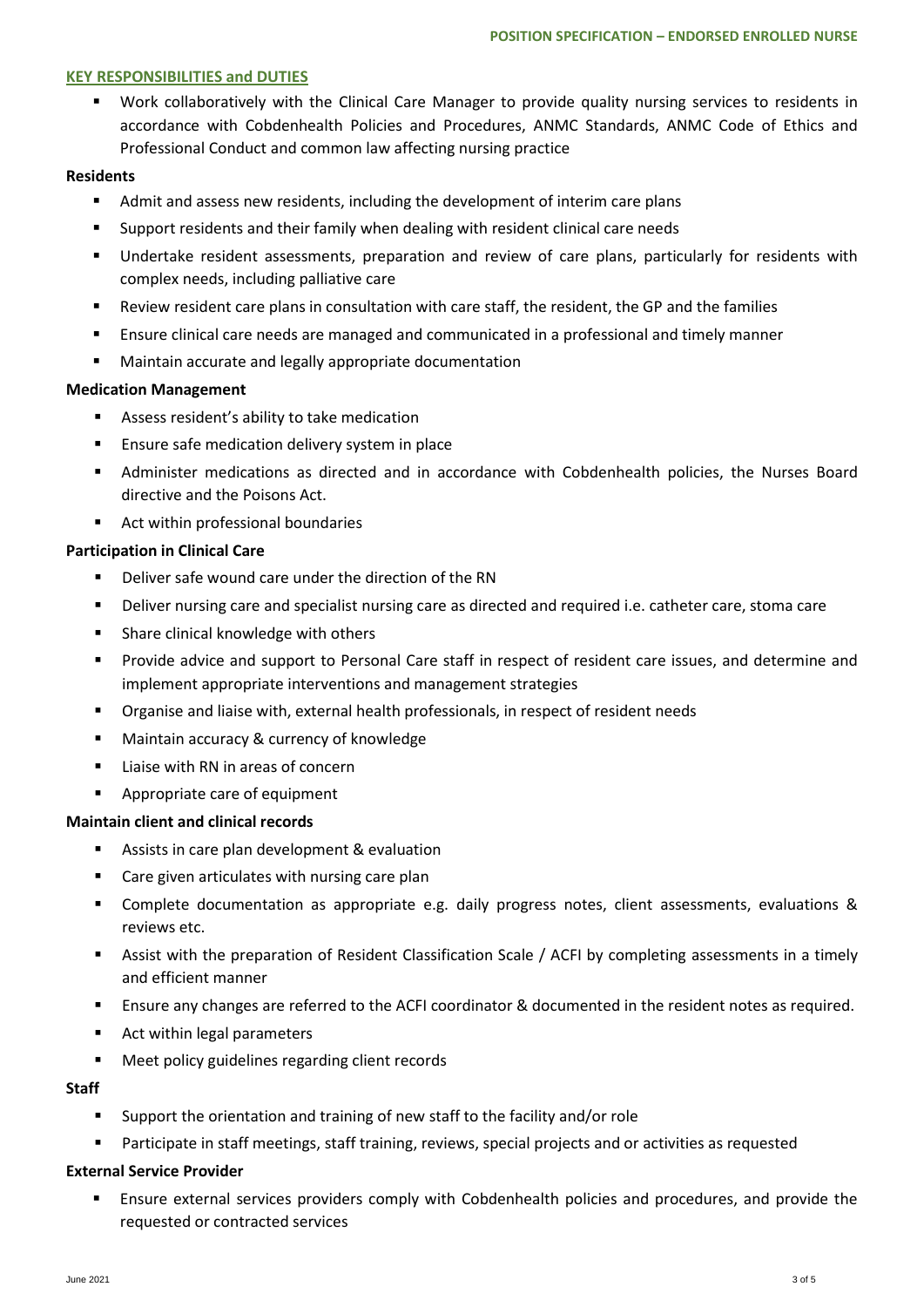# **Quality Management**

- Support the facility with reviews undertaken by the Department of Health and Aged Care Officers and Accreditation Agency
- Encourage and document resident and staff Hazard and Incident Reports and Comments/Suggestions/ Concerns, and Action for Improvement
- **E** Conduct quality audits and surveys, as required by the Clinical Supervisor
- Take an active involvement in the identification and implementation of continuous improvement initiatives
- **Ensure compliance with Cobdenhealth policies and procedures, including occupational health and safety**

# **Professional Practice**

- Remain up to date in respect of practices in residential aged care
- Maintain registration with the Australian Health Practitioner Regulation Agency

## **Communication**

- Positive interaction with staff, volunteers, members of the team, residents and their representatives
- **Ensure the Clinical Care Manager is informed of any relevant issues**
- Ensure the Clinical Care Manager is informed of any resident incidents, including advice of reportable incidents and assaults, within designated timeframes

# **Performance Management**

- Participate in the performance management program. This involves agreeing with your Manager on the role requirements and the standards expected, meeting the standards agreed to with your manager, reviewing your performance at the end of the probation period and annually, and agreeing to develop a plan with your manager in areas of required improvement
- **EXECONTER THE VALUTE CONTROVER THE CONTROVER THE CONTROVER THE CONTROVER THE CONTROVER THE CONTROVER THE CONTR**

# **Demonstrate a commitment to training and development**

- Maintain skills and knowledge related to work role
- Attend relevant in-service education sessions
- Seek opportunities to undertake continuing education provided by external agencies
- Share knowledge and expertise with other members of the work team gained through attendance at education forums

## **QUALIFICATIONS and ATTRIBUTES**

- **•** Diploma of Nursing (or equivalent)
- **EXP** Current AHPRA Registered Nurse registration and Practising Certificate
- **Minimum of 1 year post-registration nursing experience**
- Current National Police Certificate working with vulnerable persons
- Genuine interest and commitment to the holistic well-being of residents, including an ability to empathise and understand their needs

## **KEY SELECTION CRITERIA**

- A comprehensive clinical knowledge, particularly to age related health issues
- High level clinical decision making skills
- **Understanding of, and commitment to continuous quality improvements**
- Practical experience with the Aged Care Funding Instrument (ACFI) and Aged Care Accreditation Standards
- Excellent communication and interpersonal skills including demonstrated experience interacting with a wide range of people
- Competent in use of technology systems, programs and reporting applicable to the environment
- Ability to prioritise and manage workloads according to resident needs
- Ability to work as a member of a multi-disciplinary team